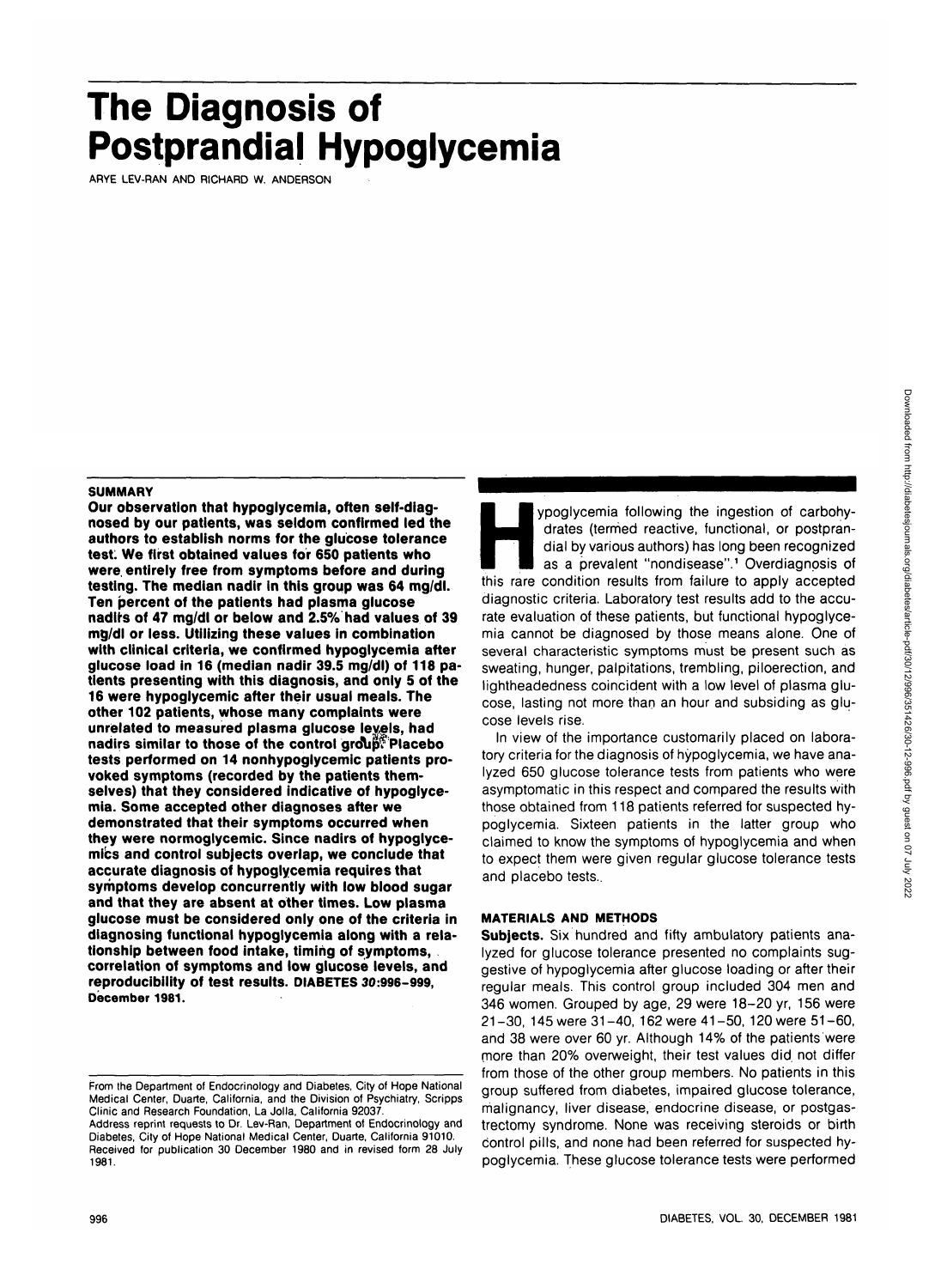#### **ARYE LEV-RAN AND RICHARD W. ANDERSON**

as part of a diagnostic survey, often in routine yearly physical examinations of healthy persons. Some patients had diseases known not to affect the glucose tolerance test, such as chronic bronchitis, functional bowel syndrome, tension headaches, sinusitis, and spondylosis.

One hundred and eighteen patients suspected of having hypoglycemia underwent identical glucose tolerance tests. This group included 35 men and 83 women, of whom 6 were 18-20 yr, 17 were 21-30, 32 were 31-40, 24 were 41-50, 27 were 51-60, and 12 were above 60 yr. Sixteen were at least 20% overweight.  $\mathcal{L}$ 

Sixteen of these patients with possible hypoglycemia received placebo as well as glucose tests. The patients selected for placebo testing had undergone one or more glucose tolerance tests elsewhere. The results in 14 patients indicated normalcy by our standards but had been interpreted as diagnostic of hypoglycemia. These patients were convinced that this diagnosis was accurate and were well read in the lay literature concerning this condition. They cited publications to support their beliefs and often presented complaints corresponding precisely to textbook descriptions. We told these patients that two tests with different sweeteners were needed for better correlation of their symptoms with blood sugar values. The nature of the tests and their order were known only to the treatment room nurse administering the glucose or placebo.

**The glucose tolerance test.** All patients to be tested for this study ate meals containing at least 200 g of carbohydrates a day for 3 days before testing. Venous blood samples were drawn before the test and 30, 60, 90, 120, 180, 240, and 300 min thereafter. Plasma glucose was determined using the Beckman glucose analyzer (Beckman Instruments, Fullerton, California).

The glucose load was given as caffeine-free cola (VWR Scientific Incorporated, San Francisco, California) containing 100 g of glucose, and the placebo drink was a diet preparation containing no carbohydrates. Patients were unable to distinguish between the two. Patients themselves recorded the times and types of their complaints in writing. Nurses in the treatment room observed the patients during all tests.

The hypoglycemic index was calculated as the drop of plasma glucose during the 90 min preceding the nadir divided by the nadir value.<sup>2</sup>

#### **RESULTS**

**Nadirs of glucose tolerance tests in 650 controls.** The times and values of those nadirs are presented in Table 1;

TABLE 1 Nadirs of glucose tolerance tests and their times in 650 controls

| Time of | Number of<br>patients | Nadir in mg/dl |       |        |
|---------|-----------------------|----------------|-------|--------|
| nadir*  | (%)                   | Mean           | SD    | Median |
| 90 min  | 29 (4.5%)             | 68.7           | 19.94 | 65     |
| 120 min | 58 (8.9%)             | 61.5           | 19.13 | 60     |
| 180 min | 335 (51.5%)           | 63.4           | 15.67 | 57     |
| 240 min | 189 (29.1%)           | 66.6           | 11.03 | 66     |
| 300 min | 39 (6.0%)             | 69.2           | 12.14 | 71     |
| Total   | 650 (100%)            | 64.8           | 14.87 | 64     |

\* Interval between glucose loading and blood sampling.



**FIGURE 1. Frequency of various nadirs of glucose tolerance test In 650 asymptomatic patients. The median nadir was 64 mg/dl and the mode was 75 mg/dl.**

frequencies of individual nadirs are presented in Figure 1. In these statistical compilations, the skew of the results is clear. Whereas the mean radir of 650 patients with no sign of hypoglycemia is 64.8 and the median is 64 mg/dl, the most frequently occurring low score (mode) is 75 mg/dl. The patients' nadirs are expressed as percentiles. The nadirs are as follows: 2.5th percentile 39 mg/dl, 5th percentile 43 mg/dl, 10th percentile 47 mg/dl, and 25th percentile 54 mg/dl. As noted, all patients remained asymptomatic during the testing. Among 17 patients with nadirs below the 2.5th percentile, 12 were women and 5 men. Twelve were under 30 yr, and 5 were between 31 and 50 yr. Figure 1 shows the frequency of various nadirs.

**Nadirs of glucose tolerance tests in patients suspected of hypoglycemia.** Only 16 of 118 patients suspected of having hypoglycemia recorded symptoms typical of hypoglycemia that coincided with nadirs of plasma glucose. Twelve were women and four were men and all were over 40 yr. Their nadirs ranged between 33 and 48 mg/dl (mean 39.8 mg/dl, median 39.5 mg/dl). Eleven had nadirs below the 5th percentile and 8 of them were below the 2.5th percentile. Only 5 of these 16 patients with apparent postglucose hypoglycemia presented complaints following their regular meals. The others were asymptomatic at such times.

The remaining 102 patients included some who presented no complaints at the time of glucose tolerance testing and others with multiple complaints that were related neither to meals nor glucose loads and did not correlate with plasma glucose levels. This group included 71 women and 31 men. Their mean nadir was 61.3 mg/dl and the median was 64.3 mg/dl (no different from the control group,  $P > 0.1$ ). Five patients had glucose nadirs below the 2.5th percentile, 8 below the 5th percentile, and 10 below the 10th percentile. Thirty were below the 25th percentile. This frequency distribution was not statistically different from that of the control group.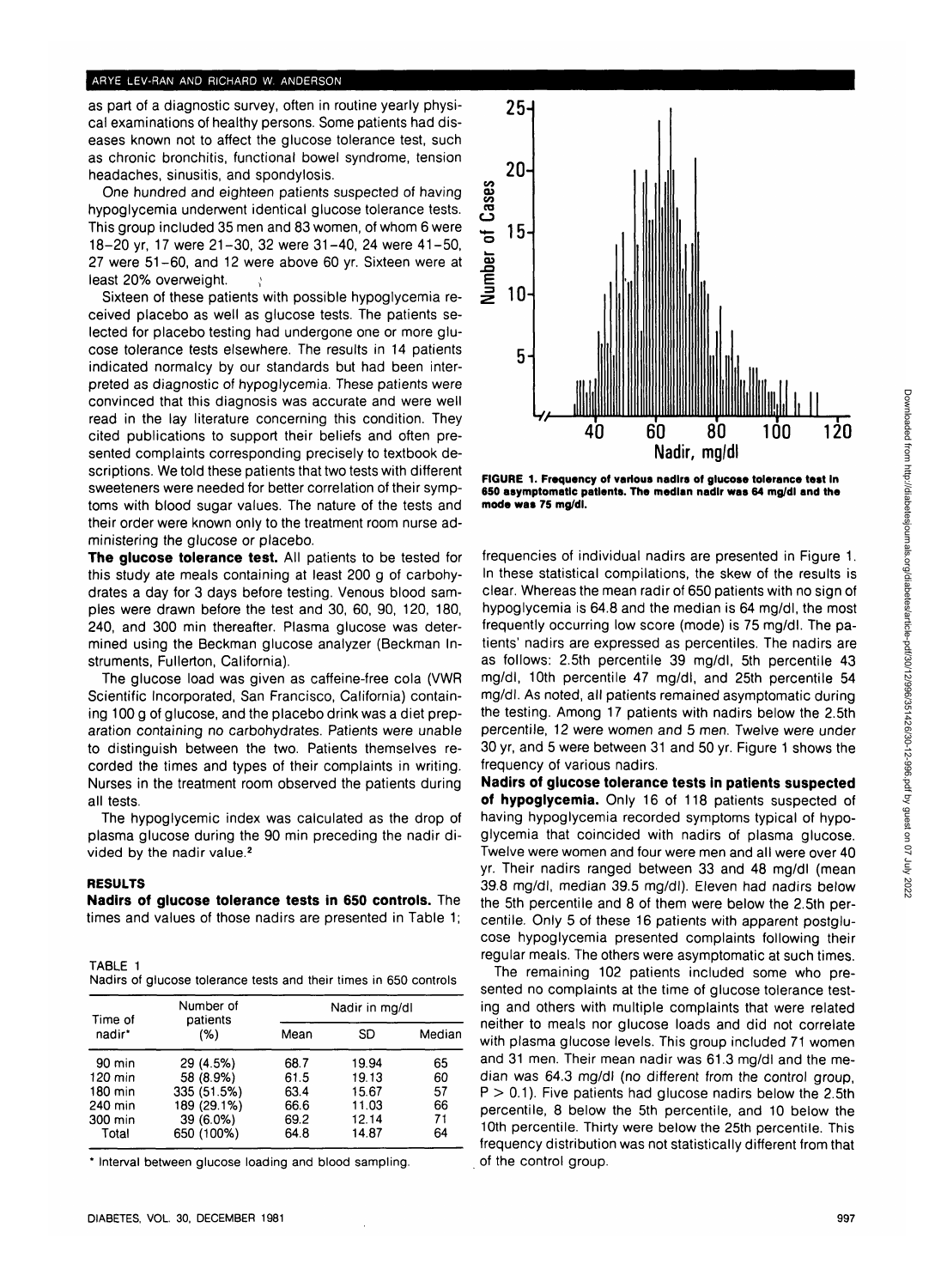TABLE 2

| Diagnoses of 118 patients with hypoglycemia                                                                                          |           |                     |
|--------------------------------------------------------------------------------------------------------------------------------------|-----------|---------------------|
| Reactive hypoglycemia*<br>Symptomatic after glucose load and after meals<br>Symptomatic after glucose load only                      | Total     | 5<br>11<br>16       |
| No clinical hypoglycemia<br>Practically healthy†<br>Somatic problems‡<br>Bipolar or unipolar mood disorders<br>Somatization, anxiety | Total 102 | 14<br>8<br>39<br>41 |

\* Seven of the patients had no other problems, 5 were depressed, and 4 were somatizers.

t Past glucose tolerance tests done during routine check-ups were incorrectly interpreted in these asymptomatic patients.

 $\ddagger$  Meniere's syndrome, idiopathic hypertrophic subaortic stenosis, migraine, functional bowel disorder, mitral valve prolapse, factitious thyrotoxicosis, the symptoms of which had been incorrectly ascribed to hypoglycemia.

The clinical diagnoses of 118 patients suspected of hypoglycemia are categorized in Table 2. Individual data charting frequencies of nadirs in these potential versus reactive hypoglycemia patients are presented in Figure 2.

**Glucose tolerance and placebo tests.** Two patients presented complaints during nadirs of glucose tolerance testing and were, to their own surprise, completely asymptomatic during the placebo test. After the challenge with glucose, their nadirs were 36 and 38 mg/dl. These patients had true postprandial hypoglycemia. On follow-up, one was found to be completely asymptomatic for 1 yr, and the other for 2 yr, after testing on a diet free of concentrated simple carbohydrates.

The remaining 14 patients presented many and rather similar complaints during both tests. Their median plasma glucose values after glucose load were 95-155-139-100-74- 76-86-90 mg/dl, and during placebo testing were 100-97-96- 96-95-98-99-93 mg/dl. The many symptoms recorded during both regular glucose tolerance and placebo testing differed in those 14 patients who did not have true hypoglycemia.

**FIGURE 2. Frequency of various nadirs of glucose tolerance test In 118 patients referred for having hypoglycemia. Above are 102 nonhypoglycemla patients. Below are 16 patients with reactive hypoglycemia after glucose load.**



Along with complaints of perspiration, palpitation, and shaking (hunger was conspicuously absent), there were those of pressure in the head, yawning, numbness of the toes, back pains, difficulty in urinating, chills, among others. These did not correlate with low plasma glucose levels and often appeared during the first hour after the glucose load, persisting for hours and slowly tapering off if at all. Their plasma glucose nadirs were between 55 and 108 mg/dl with a mean of 81.8 and a median of 88 mg/dl. Complaints were similar after patients ingested glucose and the placebo. Often, the same symptoms were experienced at other times of the day, and for some patients, again on the following day.

In one of these patients the lowest glucose level during testing was 51 mg/dl and in all others it was above 57 mg/dl, i.e., well above the 10th percentile and the highest nadir in true hypoglycemic patients. Not surprisingly, all these patients had tried diets of various kinds without lasting benefit. **Hypoglycemic index.** We calculated the hypoglycemic index, which correlated negatively with nadirs ( $r = -0.541$ ; P < 0.001), for 325 asymptomatic patients. In 146 patients, the hypoglycemic index was above 0.8. In 16 patients with hypoglycemia after glucose load, the range was 0.83-3.67 with a median of 1.90. In 102 patients suspected of but not having hypoglycemia, the index was between 0.14 and 3.73. In 46 it was above 0.8, and in 10 it was even above the median (1.90) for the true hypoglycemic group. Therefore, the hypoglycemic index was found elevated in many asymptomatic patients.

### **DISCUSSION**

Our results show that blood sugar values obtained in the routine glucose tolerance testing of asymptomatic patients had more frequent low values than was usually suspected. Ten percent of 650 patients had nadirs below 47 mg/dl. Patients coming for diagnostic study with a diagnosis of "hypoglycemia" made by various professionals and sometimes by themselves rarely showed clinical or laboratory evidence of hypoglycemia. The frequency distribution of their nadirs coincided with that of our control group. Postprandial hypoglycemia was found in only 5 of 118 patients who claimed to have this condition. Hypoglycemia after glucose load only was seen in 11 more patients.

In a large group of military draftees tested 2 h after gluchose challenge, Fariss<sup>3</sup> found plasma glucose concentrations below 49 mg/dl in 7.4%, and below 29 mg/dl in 0.14%. Since most nadirs occur later than 2 h after glucose load, it is probable that their true incidence is even higher than Fariss reports. Hofeldt noted that 48% of normal subjects had nadirs below 50 mg/dl.<sup>4</sup> Occasionally, values as low as 35 mg/dl are found in healthy persons.<sup>5,6</sup> Clearly, considering nadirs below 50 mg/dl abnormal is a factor in the overdiagnosis of "hypoglycemia".<sup>1,7</sup> A plasma glucose level of 40-50 mg/dl can be tolerated easily by some people but it is disabling for others. The glucose tolerance test alone is not a reliable means of diagnosing reactive hypoglycemia.<sup>8,9</sup>

Although plasma glucose values are important, the diagnosis of reactive hypoglycemia is based primarily on clinical criteria. A low glucose nadir is only a confirmation and not diagnostic in itself. In support of this view, 8 of our patients who were hypoglycemic after glucose loading noted their symptoms during nadirs above the 2.5th percentile of our control subjects.